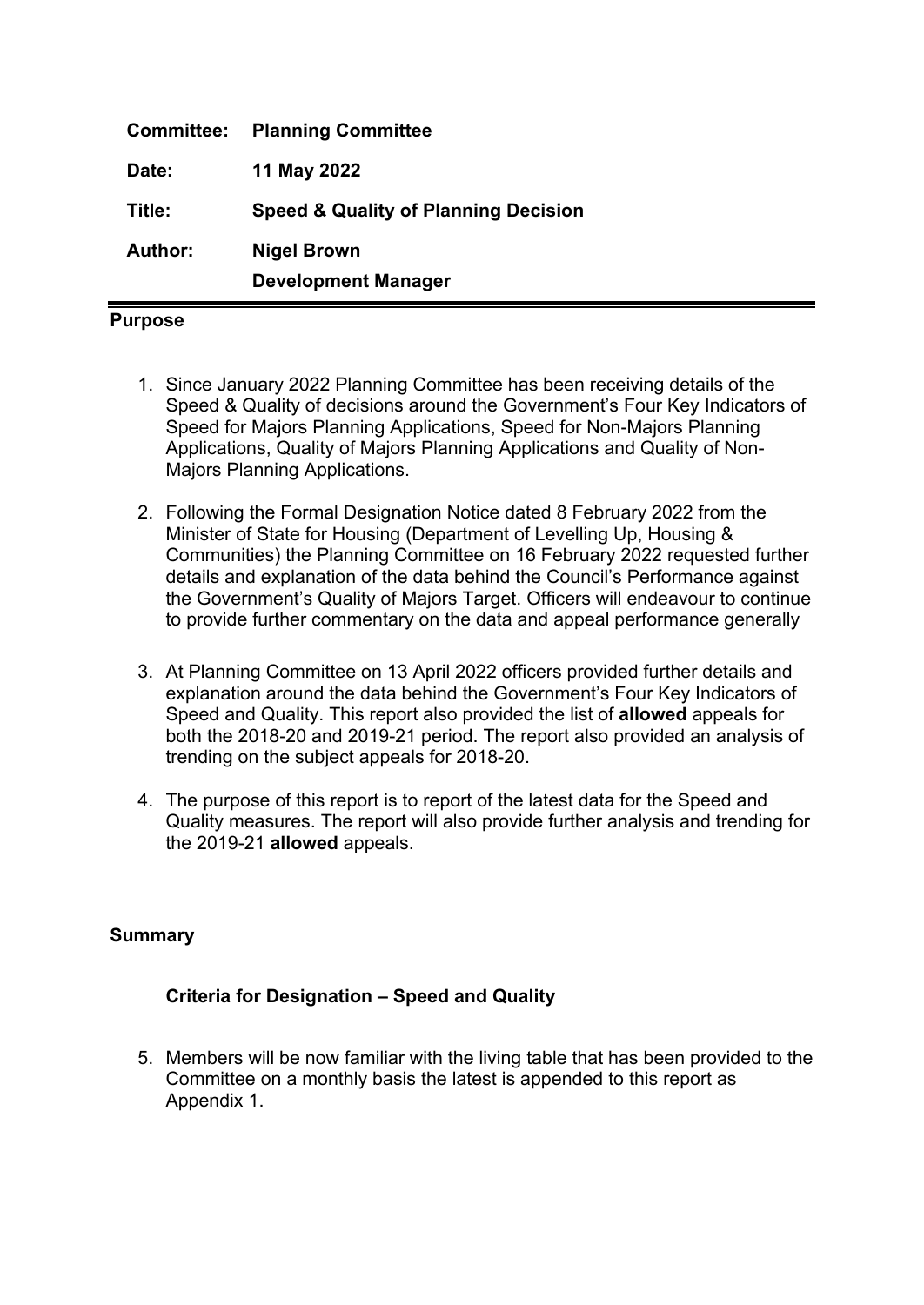- 6. For the Committee's information. attached at Appendix 2 is the list of **Allowed Appeals** for the periods 2018-20 and 2019-21. Please note that as this is based on a rolling two-year periods some appeal decisions appear on both tables.
- 7. For information all the decisions are highlighted delegated and Committee refusals. By definition all refused application during this period were delegated to officers and therefore all refusals by Planning Committee would be overturned recommendations for approval by officer. In reverse all the delegated refusals would have had no input from the Planning Committee.
- 8. The appeal information provided is deliberately confined to allowed appeals, as it is these appeals decisions that are front and centre to the Council's designation situation.
- 9. Committee are now aware that the Interim Director of Planning and Building Control has used her discretion and has requested that currently all major applications **regardless of recommendation** will now be reported to Planning Committee. This will allow the breaking of the dichotomy of delegated and Planning Committee decisions.

# **Appeal Trending**

- 10.Appended at Appendix 3 is a summary of the 2019-21 appeal decisions. Committee will appreciate that be definition there is duplication of some of the appeals from the 2018-20 list.
- 11.For the period 2019-21 there are fourteen subject appeals nine of which that were discussed in the officer's report of 13 April 2022, as such for the purposes of this report the discussion will be confined to the addition five appeals

### Policy Challenges and 5YLS

- 12.Of the five additional appeals three were allowed on the basis of the tilted balance.
- 13.Both the sites as Buttleys Lane, Great Dunmow, and Vernons Close, Henham were allowed on the basis of the tilted balance. The respective Inspectors whilst accepting some element of harm, did not consider that harm was significant. In engaging the tilted balance, the benefits of both weighed heavily.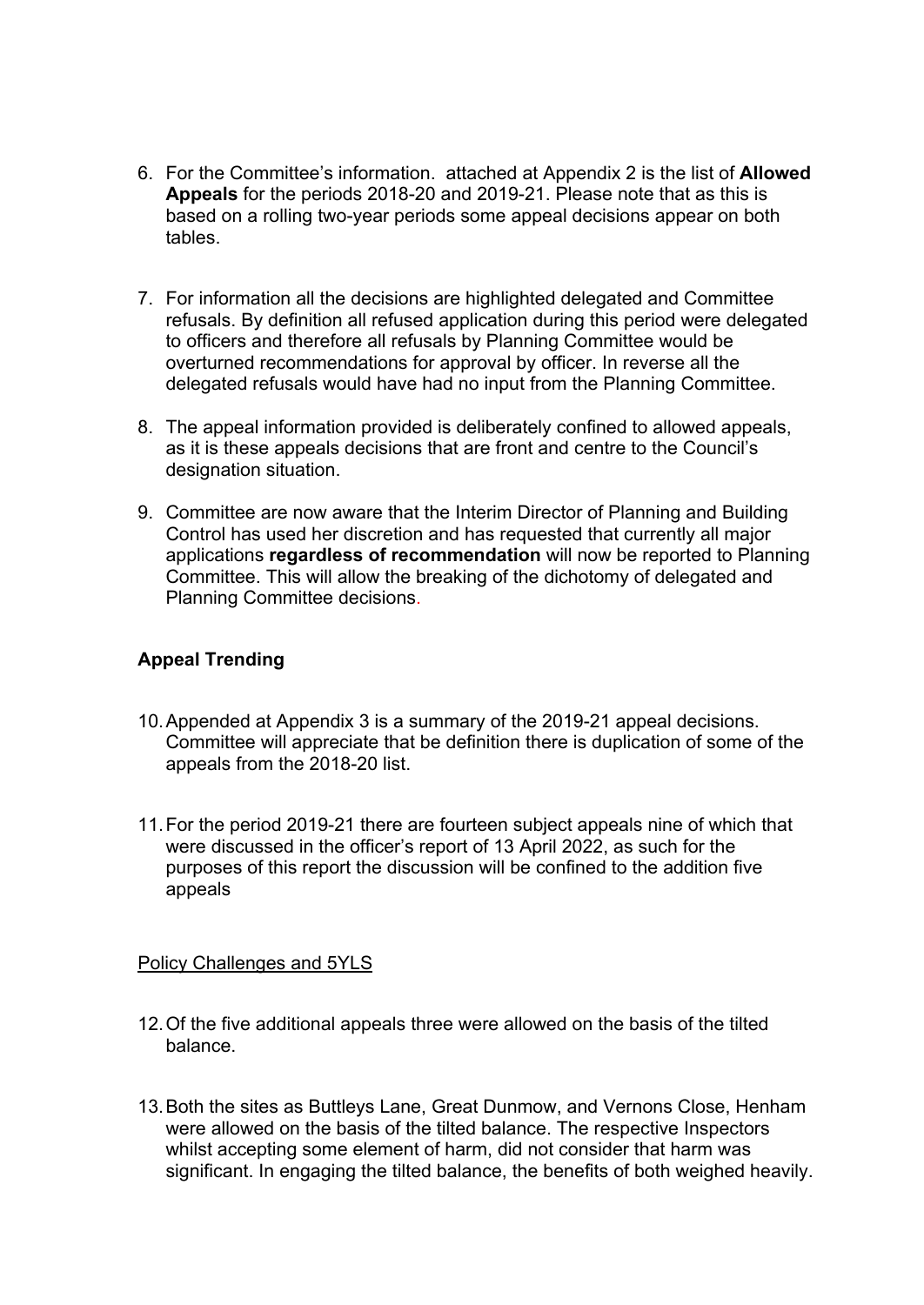Interestingly, on the Henham site the Inspector concurred with the Council that the location of the development was not readily accessible to local services without the use of the motor car, however, did not conclude that this was reason in itself to refuse planning permission.

- 14.The site at Isabel Drive, Elsenham was an appal against non-determination. In defending the appeal, the Council developed two technical putative refusal reasons around air quality and highways, which were addressed through technical submission up to the inquiry. The primary putative reason was Countryside Harm and impact on Elsenham. As with the Great Dunmow and Henham decisions above, this Inspector concluded that any harm of the development was outweighed by the benefits.
- 15.The policy situation during this period is very much the same as we are presently in. Uttlesford does not have an up-to-date Local Plan, its 2005 Local Plan is partially complaint with the NPPF. This policy vacuum cannot be overstressed, the Council is very much operating without appropriate policy. Both in terms of restricting development or shaping development to the standards we as a Council desire.
- 16.The combination of the policy vacuum and the inevitable lack of 5YLS does mean that the tilted balance is increasingly being engaged at appeal, and almost always it is in favour of the benefits of development.

### Other Matters

- 17.The two remaining cases are very specific.
- 18.Claypits Farm, Thaxted relating to fourteen dwellings, was rejected for the single refusal reason regarding the alignment of an existing footpath. The layout of the proposal in the Council's view did not sympathetically retain a desirable route of the footpath. In the appeal the Inspector took a contrary view and concluded that the revised route was acceptable.
- 19.Land behind the Cement Works, Saffron Walden, was a resubmission of an extant planning application with a reduced affordable housing offer (20% rather than 40%) The application was accompanied by a viability assessment which had been appropriately validated and the conclusions agreed by the Council's retained independent advisor. This was an appropriate route by the appellant. Whilst any reduction of affordable housing is very frustrating for the Council sometimes it has to be accepted especially where appropriate evidence is provided. The council had a full award of cots against it for its unreasonable behaviour in refusing the application. Moving forward best practice where viability is a key element has been to allow closed session so the Committee to receive further information on the viability, that worked successful in a more recent case in Newport.